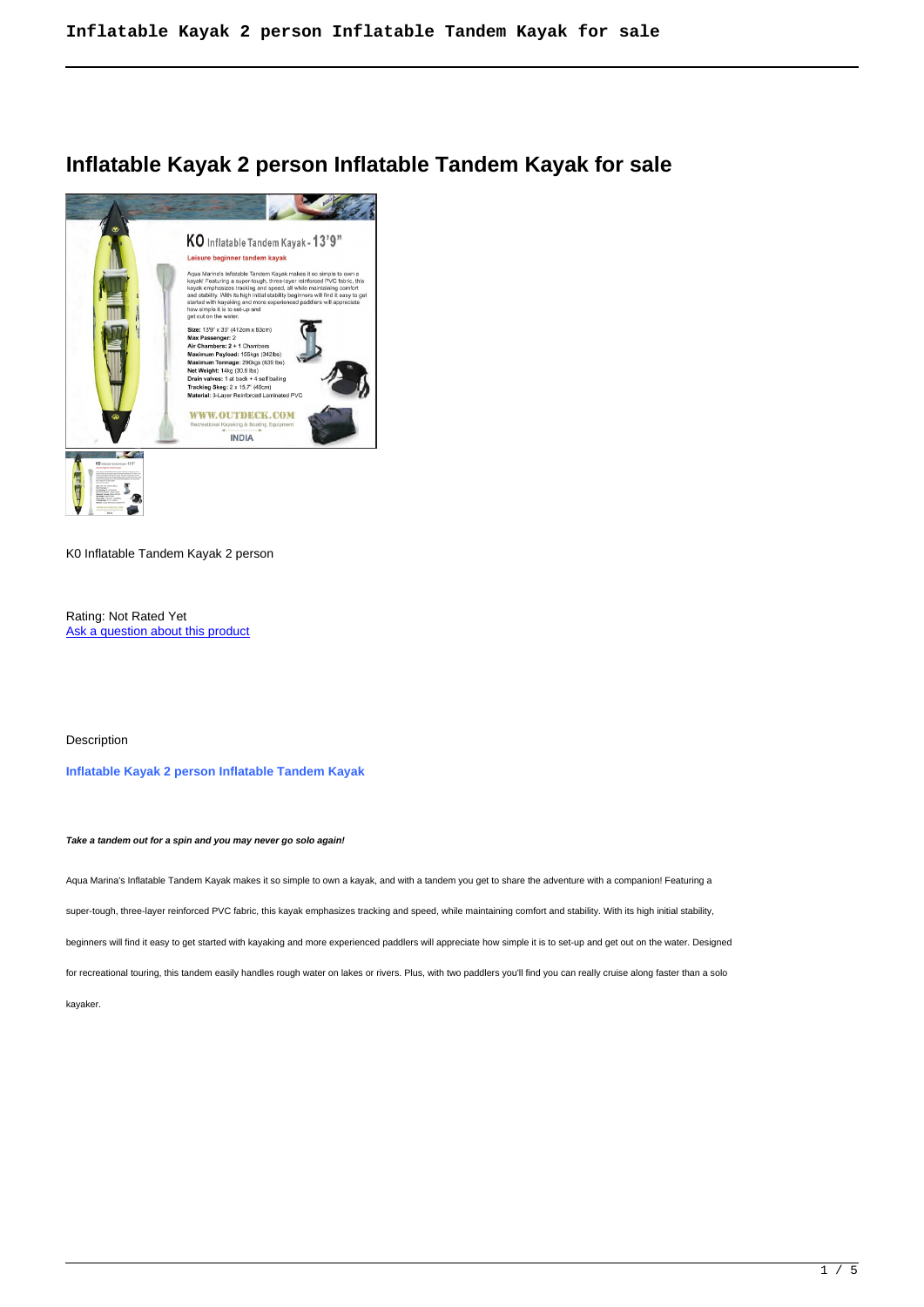



# **Specifications:**

**Size:** 13'9" x 33" (412cm x 83cm)

**Max Passenger:** 2

**Air Chambers: 2 + 1** Chambers

**Maximum Payload:** 155kgs (342lbs)

**Maximum Tonnage:** 290kgs (639 lbs)

**Net Weight:** 14kg (30.8 lbs)

**Drain valves:** 1 at back + 4 self bailing

**Tracking Skeg:** 2 x 15.7" (40cm)

**Material:** 3-Layer Reinforced Laminated PVC

**Warranty:** 6 months

**Color:** Green

# **Key Features:**

- Super tough 3-layer reinforced fabric
- Adjustable and removable polyester foam seats
- Support track foot brace system
- V-cone anti-collision design
- Bungee cord for on-deck storage
- Multiple chambers
- Safety rubber handles on bow and stern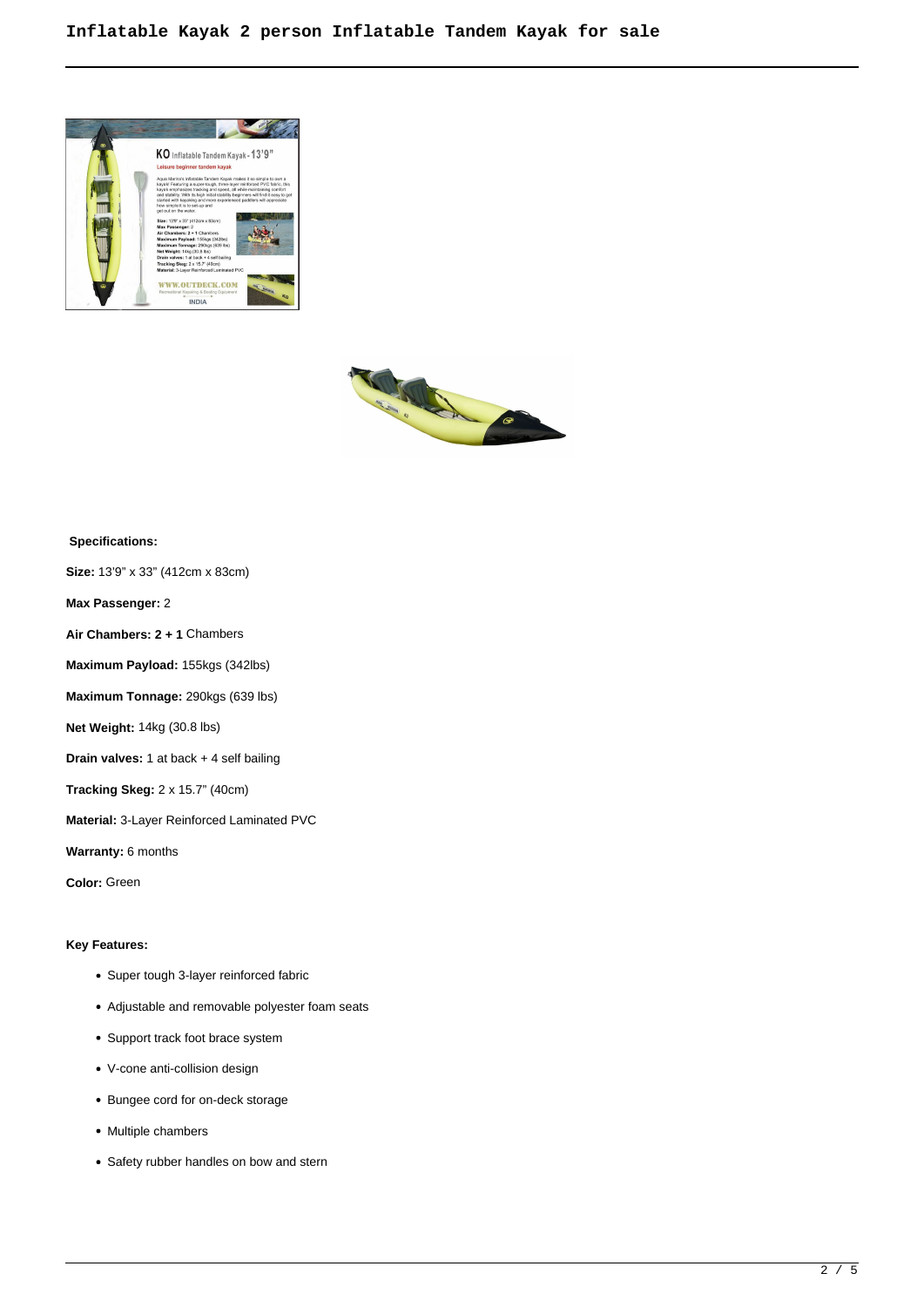- Two-piece linear tracking skeg
- Recessed spring air valve
- Self-bailing holes

# **Kayak accessories included in the box:**

2 nos. Premium kayak paddle

2 nos. High-back seat

- Foot brace
- 11" foot pump
- Pressure gauge

Carry bag

Repair kit

Manual

**K0 Inflatable Kayak Kit delivered in India via DTDC courier in 3-5 days**

**Call or WhatsApp: +91-9448386454**

**Email: info@outdeck.com**



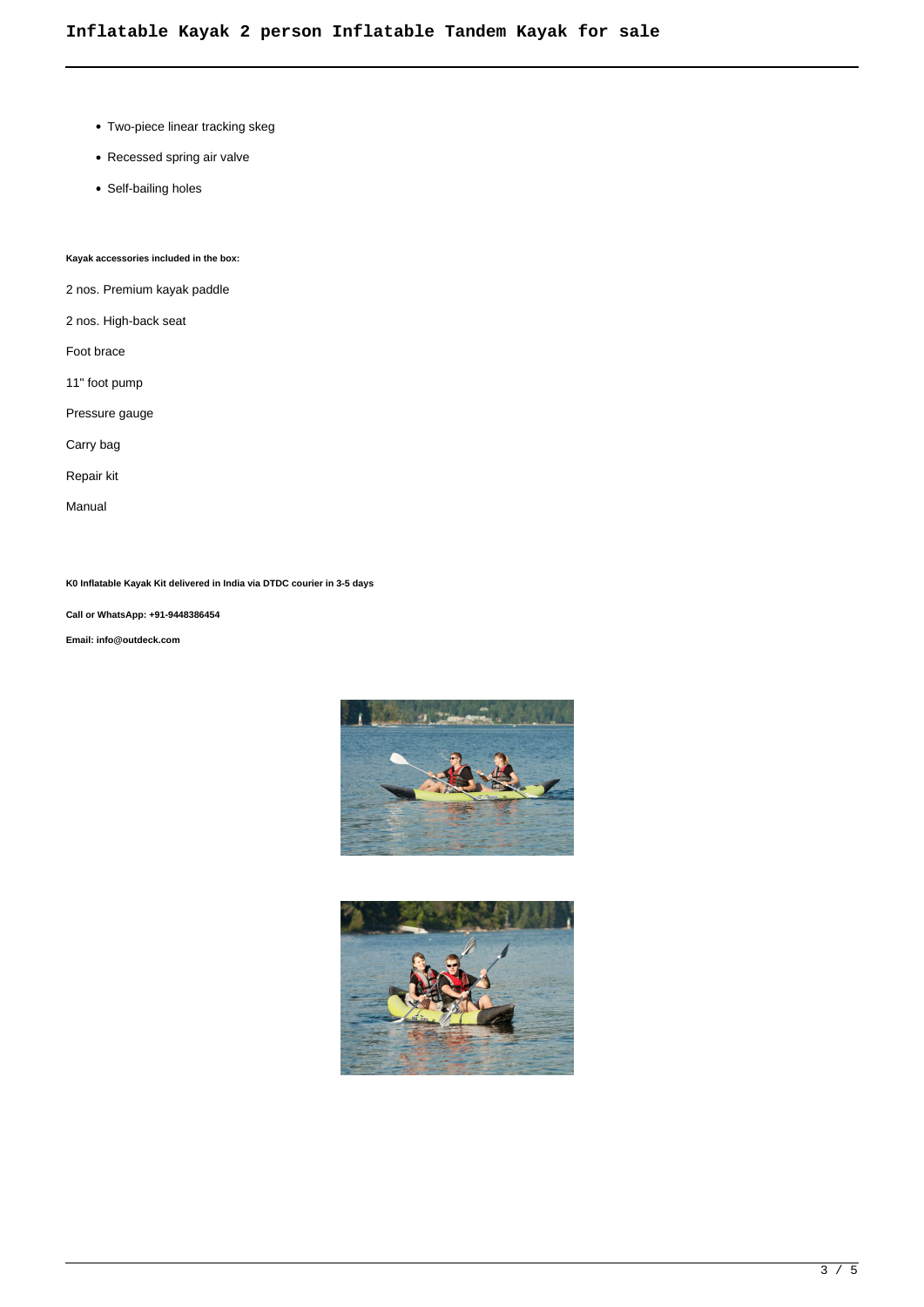

**Storage space an issue?** No problem. With its recessed spring air valve, it's easy to rapidly inflate and deflate your kayak in less than ten minutes. And it stows neatly inside the included carry bag so you won't need to add an addition onto your house to store a 14-foot-long orange plastic boat!

**Transportation to the water?** No problem. Deflated it fits easily inside your car, truck, SUV or minivan. No need to purchase a clumsy overhead rack and install it on top of your vehicle where it changes the aerodynamics and lowers your mpg. Plus, it's more secure inside and won't be damaged if you forget and pull in the garage without removing your kayak from the roof. (It happens!)

**Just learning to paddle?** No problem. With its two inflatable air chambers and inflatable I-beam floor, this kayak is stable and highly buoyant to inspire confidence in those new to this exciting water experience. And with a tandem, it's easy to pair a novice with a more experienced paddler and not have to worry about them drifting apart.

**Small budget?** No problem! A tandem is almost always less expensive than two solo kayaks. And you get the added social interaction of coordinating your paddling with a partner. Plus, this kayak even comes with two premium paddles so you won't be up a creek without them.

#### **Easy To Set Up**

Your new kayak comes ready to go with two large side air chambers and an inflatable I-beam floor that helps insulate you from the water below. To set it up you simply unfold it, inflate it, attach the seats and start paddling. It deflates and folds back up for storage in its own carry bag just as easily. A hand pump is

included.

## **Hull Design**

Made from three-layer, heavy-duty reinforced PVC fabric with an integral linear skeg that helps it excel at both nimble maneuvering and sustained tracking, even

in windy conditions.

## **Cockpit**

Fully adjustable, removable polyester foam high-back seats are included for supportive paddling and adjustable foot braces let you tailor the fit for your comfort.

Self-bailing holes quickly disperse water that makes its way into the cockpit.